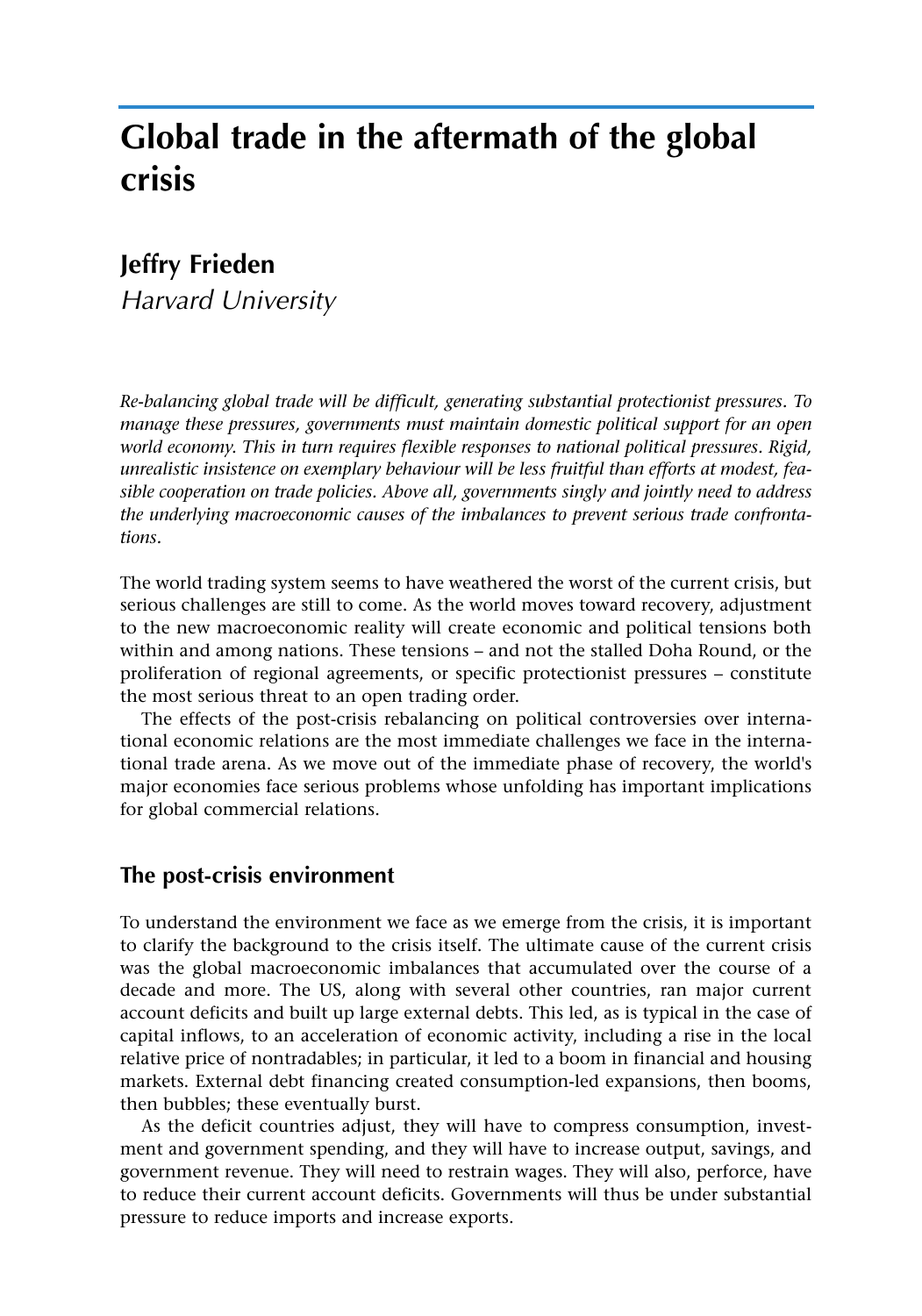These adjustment requirements are mirrored in the surplus countries. The run-up to the crisis was enabled by the policies of countries that had come to depend on substantial trade surpluses as their engines of growth. Many of the surplus countries' governments pursued explicit macroeconomic policies to encourage trade surpluses, such as keeping their currencies artificially weak or otherwise pushing producers toward export markets. Now that this pattern is no longer sustainable, at least to the degree that has prevailed for the past decade, they will have to reorient their economic activities, relying more on domestic markets and less on exports.

## **Adjustment difficulties**

Both kinds of adjustment efforts, in deficit and surplus countries, will be difficult. Economic agents in the deficit countries, accustomed to easy credit and booming consumption, face austerity and slow growth at home. The search for new sources of growth will lead them to look more eagerly at export markets – and to look less favourably upon imports. In surplus countries, producers who have become accustomed to easy exports and little trade competition are likely to find the international environment much less welcoming. Markets that had previously absorbed all that they could produce are now much more constrained. At the same time, the traditional export-led economies are likely to face much less enthusiasm about openness to their products.

## **Protectionist pressures**

In this context, there will be substantial domestic and international tensions over trade policy. In deficit countries, there will be protectionist pressures to try to reduce imports, and pressures to open foreign markets to increase exports. In surplus countries, there will be pressures from previously economically and politically dominant exporters to maintain government support for them in the face of external hostility. In all instances, the potential costs of adjusting to new economic conditions will create demands for government support.

These domestic pressures will inevitably lead to inter-state disagreements over trade. Over the next decade, it will be a major challenge to manage these disagreements. It is important to look at trade policy, and trade conflicts, as part of the broader international economic terrain upon which adjustments to new conditions are taking place.

The "re-balancing" through which the world will be going for the foreseeable future will put serious strains on the international trading system. Some of the most powerful influences on world trade come from outside the narrow trade policy arena. One such area is currency policy. The impact of monetary relations on international trade is widely recognised; the ability of countries' monetary policies to impose (commercial) externalities on others is clear. In this context, there is a need for the major countries and international institutions to attempt to work toward a common understanding of how to deal with currency misalignments in a way that does not exacerbate underlying trade disputes (see Frieden 2009).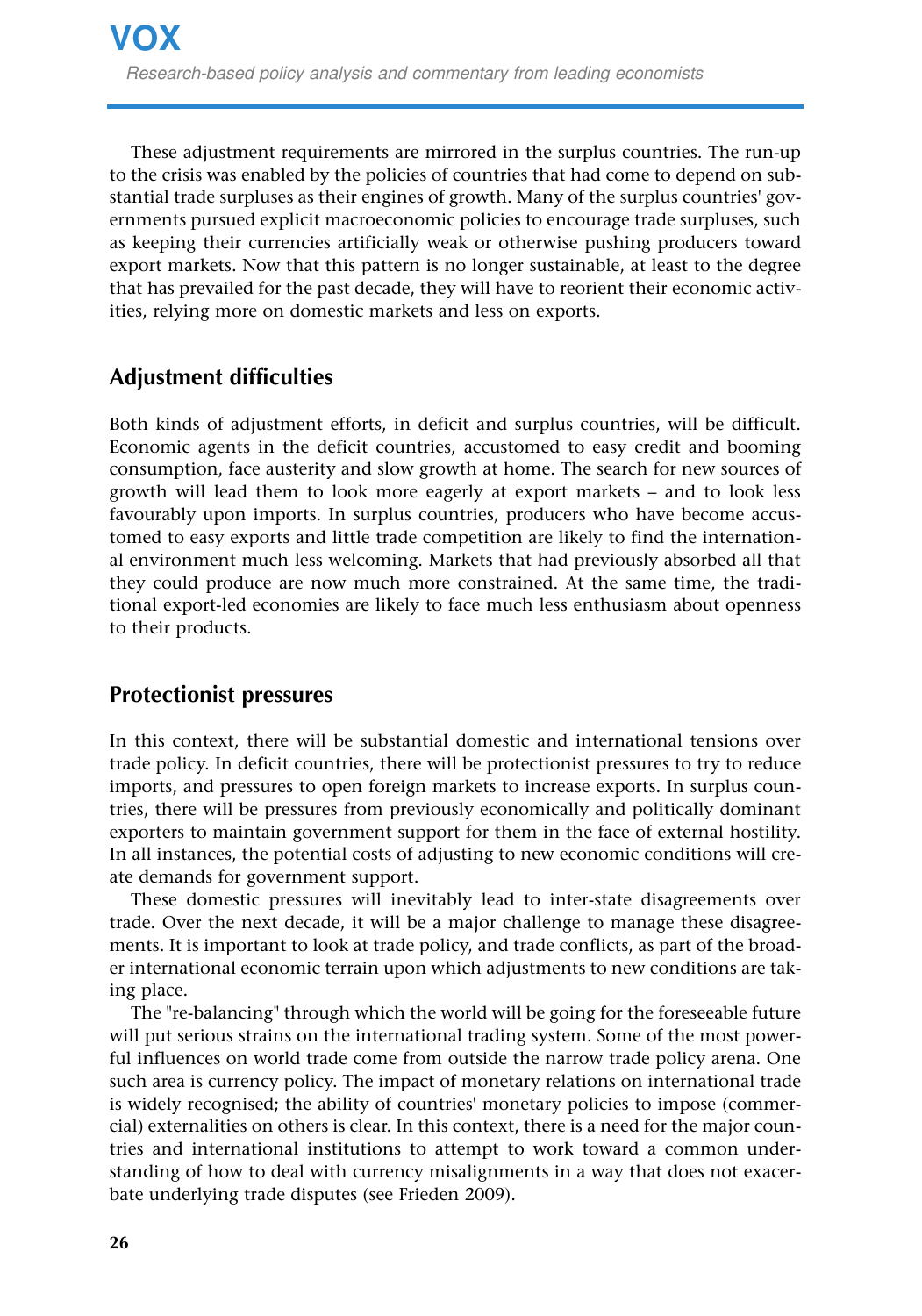#### **Lesson from history**

The historical record is particularly clear on how important currency misalignments can be for trade policy. As Barry Eichengreen and Douglas Irwin (2009) have recently shown, many of the protectionist measures adopted during the Great Depression of the 1930s were responding to developments in currency markets (Eichengreen and Irwin 2009). National producers who found themselves under substantial pressure due to "competitive devaluations" on the part of other countries demanded, and often received, countervailing support in the form of protectionist trade barriers. It is easy to imagine how currency movements – and in particular, the maintenance of very weak exchange rates on the part of major surplus countries – could provoke a protectionist backlash in other countries and regions.

## **Fix macro problems to avoid trade problems**

This analysis suggests two important points for policy makers:

• First, governments singly and jointly need to address the underlying macroeconomic causes of the crisis, and to work together to attempt to smooth the way toward macroeconomic adjustment.

Some of the most trying tensions in international trade relations are likely to be the result of macroeconomic pressures, such as exchange rate misalignments; international collaboration to address and reduce these pressures will be central to lowering pressure on the trade regime itself. Ironically, then  $-$  but not for the first time  $-$  one of the most important ways to avoid a deterioration of international trade relations will be to pursue appropriate and collaborative macroeconomic policies.

• Second, given heightened political sensitivity to international trade relations, attempts to extend or expand the rule-making features of the WTO or other elements of the international trading system, while well-meaning and laudable, are likely to be irrelevant at best, and harmful at worst.

In an environment in which governments face powerful pressures to support their exporters and import competitors, simply insisting on adherence to the rules is of little or no avail. Governments owe their primary allegiance to their constituents, and demands that they address domestic economic distress will always outweigh demands to abide by international commercial obligations.

Adjustment to the aftermath of the crisis, and to the unwinding of the global macroeconomic imbalances, will put major domestic political pressures on governments. As these pressures spill over into trade policy, a rigidly legalistic response is likely to be counterproductive. While international legal or normative economic considerations might always insist on strict compliance with WTO and other commercial commitments as the notional first best, in the real world of political economy, insistence on the 'first best' can be a formula for disaster. Success in responding flexibly to powerful protectionist pressures – whether at the national or regional level – is better than failure at opposing them rigidly.

When countries collapse into conflict, it is not usually out of a purposive desire to harm their partners, but rather out of a desperate attempt to address pressing domestic political demands, demands which cannot be ignored without threatening nation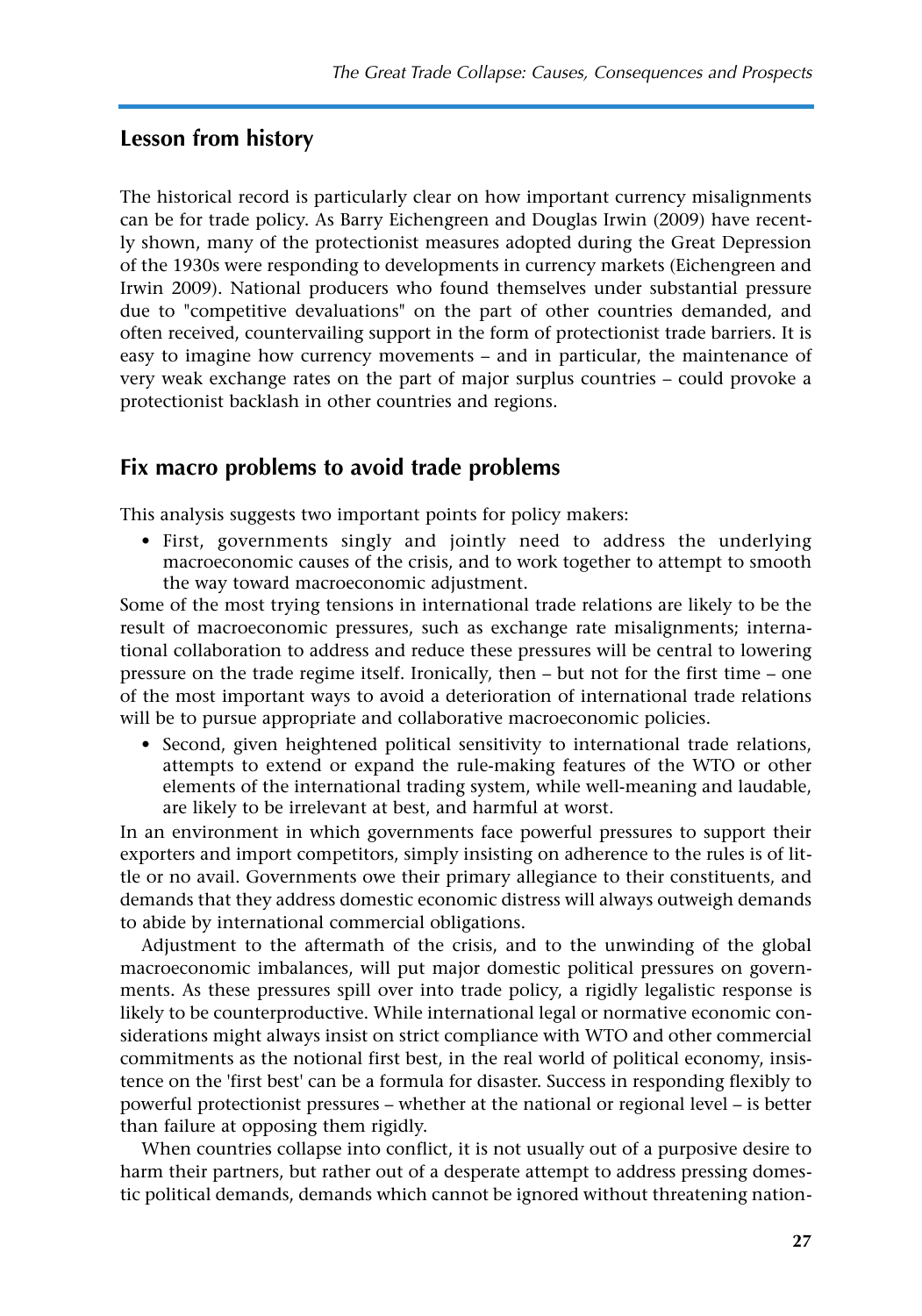al social and political stability.

In these circumstances, it would be a mistake to allow the best to be the enemy of the good. It would be counter-productive to be unyielding about abstract principles or pre-conditions for attempts to improve cooperation among governments. Governments facing severe domestic political constraints will find it impossible to make sacrifices on behalf of an intangible payoff. Truly multilateral agreements and rigorous compliance with international trade rules would be best, and highly desirable; but we should be prepared to settle for what governments find feasible in their current circumstances.

#### **The way forward**

The most productive way forward is likely to be to encourage imaginative and flexible policies on the part of major trading partners and international institutions. This means:

- ï Accommodating the needs of countries facing substantial payments difficulties as they attempt to reduce their current account deficits.
- Adapting to the concerns of strongly export-oriented countries being asked to open their markets more fully.

In both instances, the goal should be to achieve forward motion  $-$  or at least to avoid going backwards – while recognising legitimate concerns about domestic social and political cohesion (Frieden 2009b).

## **Conclusions**

The world is going through a difficult re-balancing, with important economic, social, and political implications for almost all major nations. It is crucial for the world to maintain and strengthen an integrated international trading system. But simply insisting on playing by existing trade rules will have little impact.

As the world moves toward recovery, it confronts important issues with profound implications for the world's trading system  $-$  issues that risk inflaming political tensions within and between countries. Governments will have to address the underlying macroeconomic sources of the crisis, and build the bases for a healthier recovery and rebalancing of the international economy. Cooperation among major governments on macroeconomic policies will go a long way toward reducing pressure on international trade relations.

But governments will only be able to sustain their general commitment to international cooperation and economic integration if they can muster domestic political support for an open world economy. This in turn requires a nuanced, flexible, response to national political pressures. While uncooperative trade policies should be identified and combated, policymakers should recognise that governments cannot ignore their domestic constraints, but must work within them. Rigid, ultimately unrealistic, insistence on exemplary behaviour will be less fruitful than efforts at modest, feasible cooperation on macroeconomic and trade policies.